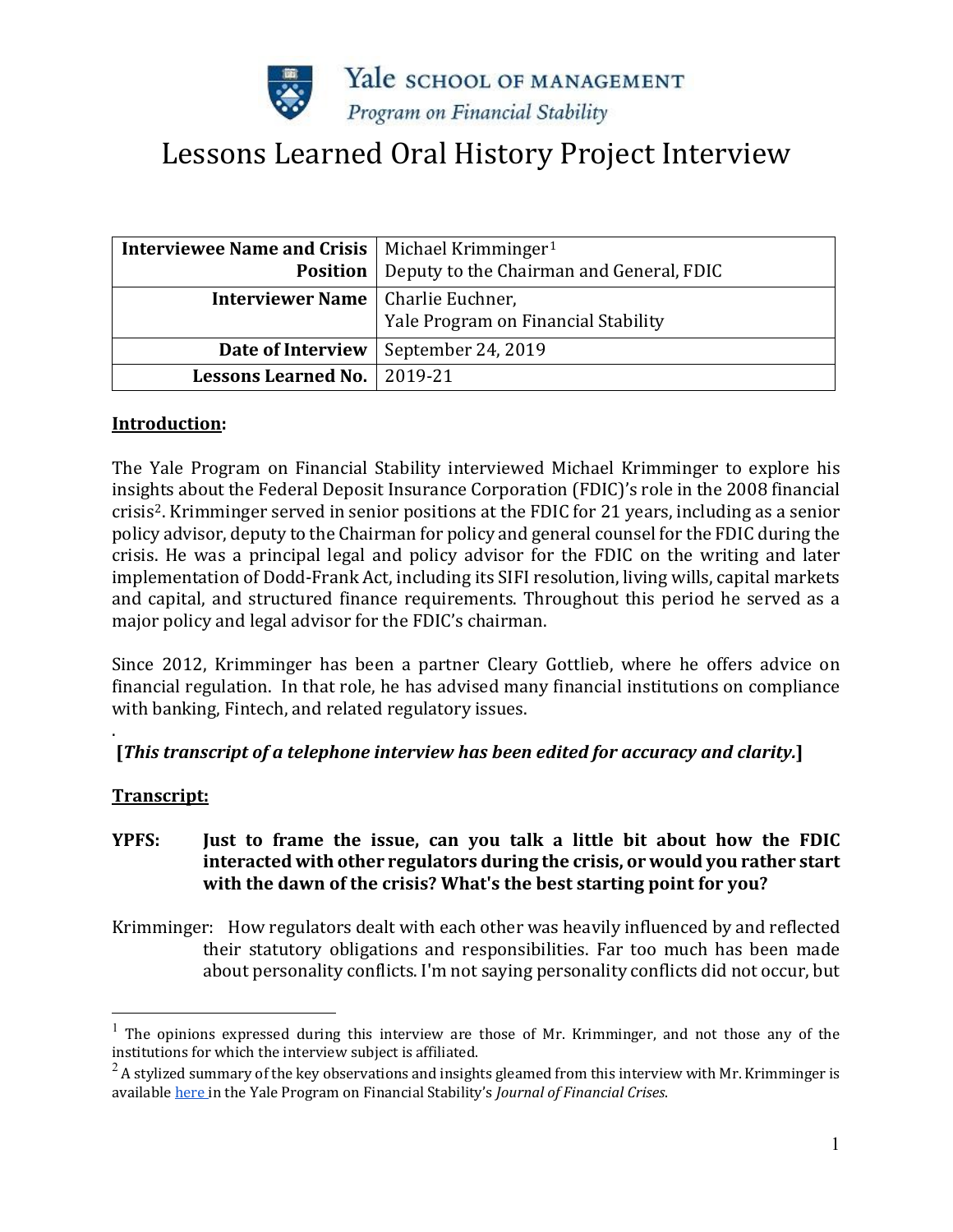predominantly any conflicts were created by policy differences often arising due to the different agencies' institutional duties and obligations. The FDIC is the primary federal supervisor for state non-member banks, the deposit insurer for all federally insured banks, and receiver for failed banks. So it has a different role than does the OCC or the Fed or the Treasury.

I'm a big believer in the genius of one of the key elements of the American system of government—the separation of powers. The design of the separation of powers recognizes the necessity for checks on absolute power and the value of competing centers of authority to prevent the growth of such power. Some of the problems in American government today stem from a failure of those competing centers of authority to assert the checks necessary on concentration of power. The competition between different branches, while sometimes messy, is critical to the design, not a flaw. I think the same process of checks and balances is important between agencies as well so that competing considerations receive careful review and a single perspective does not overwhelm those considerations.

In the crisis, different agencies had different statutory duties and obligations, and they asserted positions consistent with those duties and obligations. This led to debate, sometimes contentious, but rarely personal. The competition of ideas and the imperative to get multiple agencies – each asserting their statutory roles and obligations - aligned to achieve goals resulted in better decision-making in my view. The views of the FDIC, Treasury, the OCC, and the Fed reflected their statutory duties and responsibilities – and those reflect different interests – that helped moderate and usually improve the ultimate policy decisions.

As an aside, I continually find fascinating how almost invariably new appointees begin to reflect the perspective of their agencies – and I think it's because it is sobering to any conscientious administrator to understand, sometimes for the first time, the statutory roles the agency, and that administrator, play in our system of checks and balances.

## **YPFS: Can you give me an example of these different institutional imperatives kind of coming up against each other? And how that can be not just a difficult thing, but also a creative thing.**

Krimminger: Let's look at the June 17, 2009 Treasury white paper entitled "Financial Regulatory Reform, A New Foundation: Rebuilding Financial Supervision and Regulation". The white paper proposed for the Treasury Secretary to have much greater control and authority to take independent steps in response to a macroeconomic and a systemic financial crisis. This authority would have included allowing the Treasury Secretary to provide support guarantees, loans, et cetera, in order to do bailouts as necessary.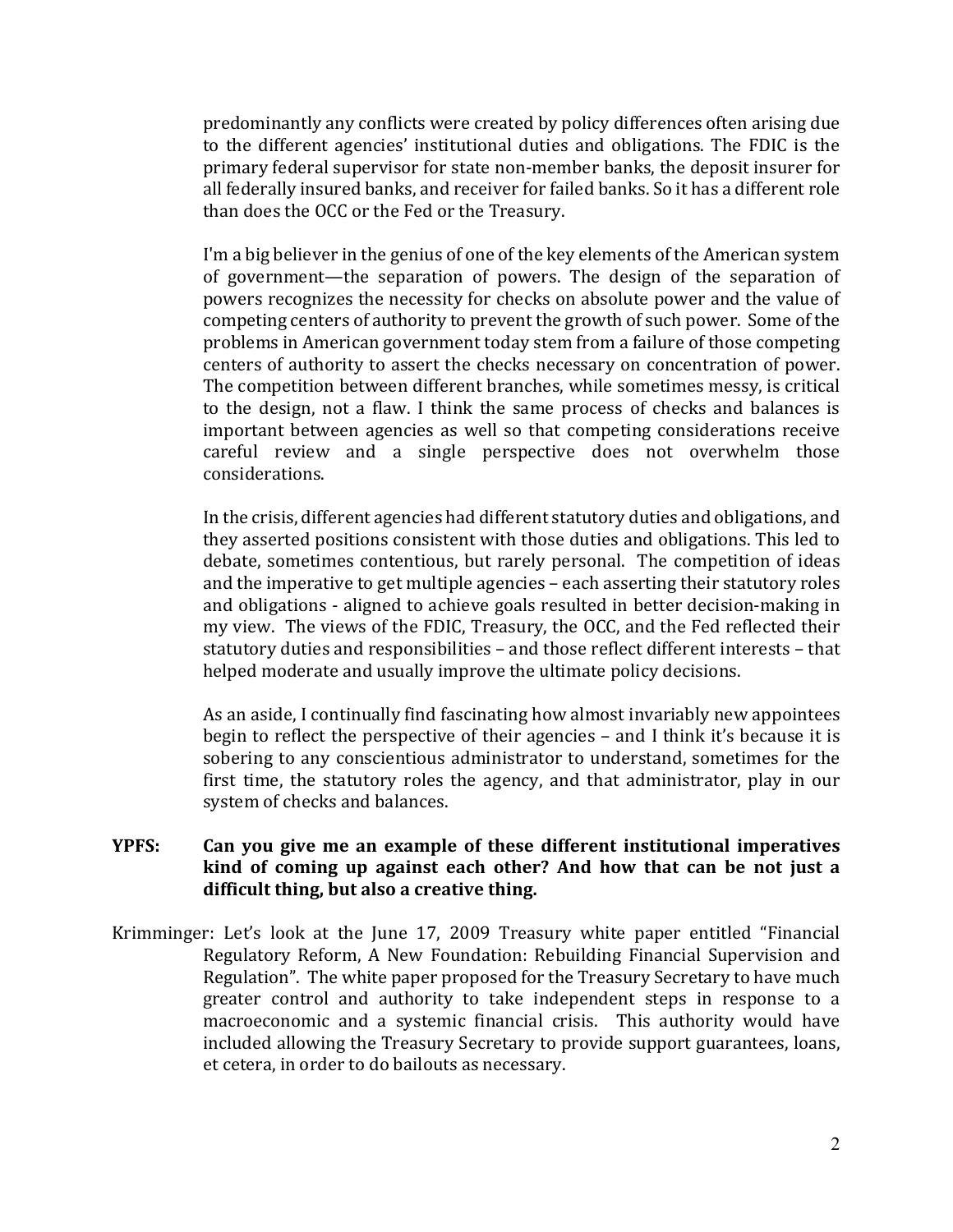The Treasury white paper recommended that the Secretary retain the authority to choose "[to stabilize a failing institution (including one that is in conservatorship or receivership) by providing loans to the firm, purchasing assets from the firm, guaranteeing the liabilities of the firm, or making equity investments in the firm." Page 77.

The FDIC had long advocated that greater regulatory oversight and market discipline was essential. The FDIC opposed that broad grant of authority to the Treasury Secretary because it would create unlimited bail-out authority and create market expectations of a bail-out with cumulative distortions in market practices.

In order to create more regulatory oversight and market discipline, Sheila Bair, the chair of the FDIC at that time, urged the adoption of a resolution process patterned after the one the FDIC had long used to resolve failing banks. In 2008, there was simply no process other than bankruptcy to resolve systemicallyimportant financial institutions, such as Citigroup and other holding companies. The impact of Lehman's bankruptcy demonstrated 1) that bankruptcy was not a good process for such companies and 2) if a disruptive bankruptcy was the only other option, policymakers would opt for a bail-out every time.

Treasury tended to favor loans and other measures and was lukewarm about a resolution process. The initial white paper reflected that. The FDIC came out fairly strongly against including options for the kind of bailout that the public and Congress had just railed against in the fall of 2008. Having a bailout option on the table was not going to improve the market discipline essential to reduce the likelihood of a future crisis.

Fortunately, the Treasury never got the authority to provide unlimited loans and guarantees to troubled banks and holding companies. That is important. Having that option available would simply mean bailouts would be the default option because, in the short term, they are less disruptive. We have seen that repeatedly in Europe, which has relied on bailouts even for most small banks. There needs to be market discipline, which requires that the market incorporate into its pricing for bank debt and equity the potential for losses to creditors – and that they will not be bailed out.

A resolution process also can create "regulatory discipline" for regulators – a longer discussion - so they don't just sweep things under the rug. But, in short, it forces the regulators to make a decision: bankruptcy or resolution.

**YPFS: What would you attribute this inherent tendency to push things aside? Is it a kind of coziness of relationships or is it a complexity of issues, or a complexity of translating issues from one realm to the other? Or is it being overwhelmed with other work and so it's a back burner problem. What would you attribute that to?**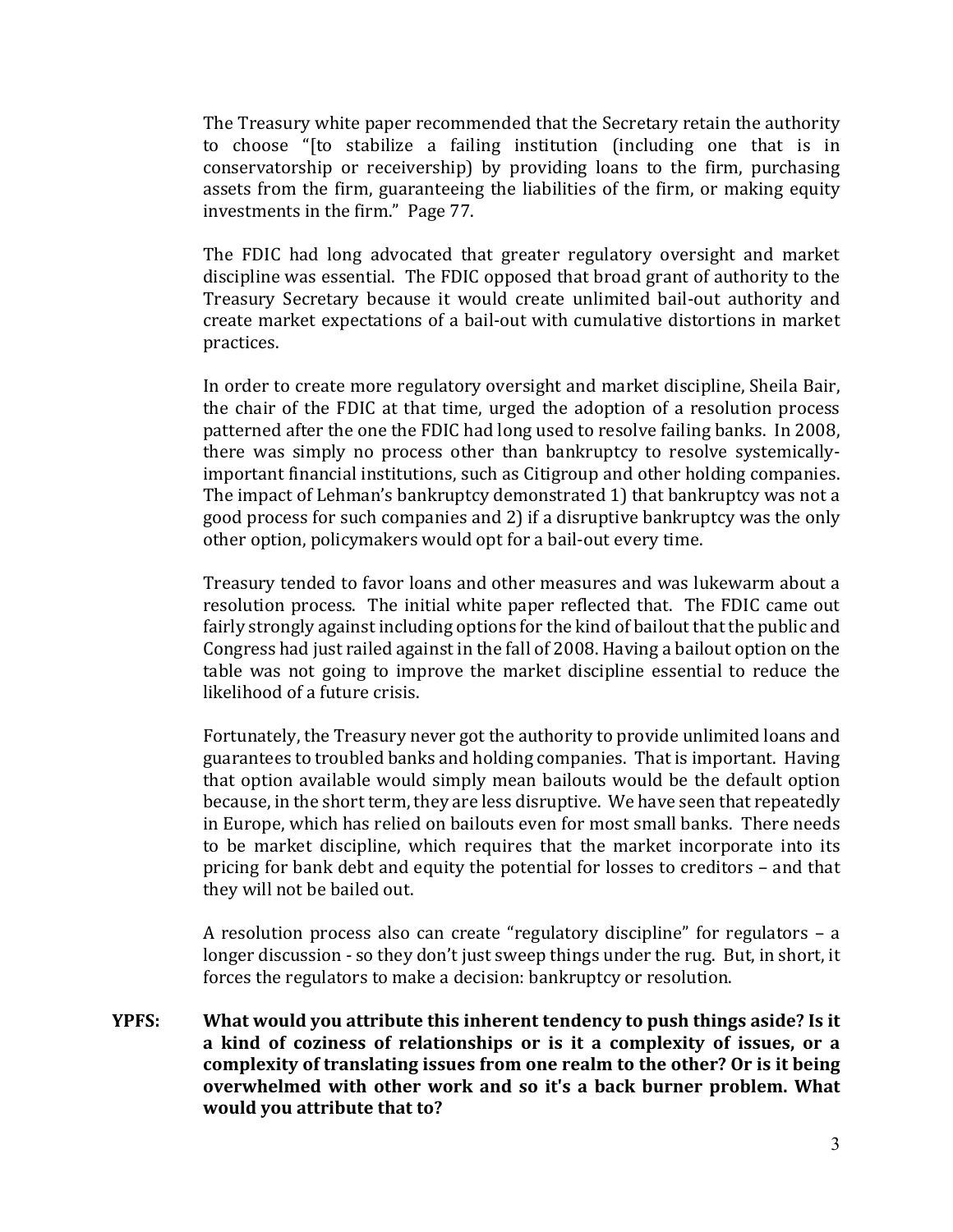Krimminger: We should strive to make the likelihood of a bailout very low even for the largest financial institutions—recognizing that there could be the unusual circumstance, like 2008 or 1929, where you might have to do something beyond a resolution.

> The political dysfunction we face today is partly based on the public anger at the bailouts, and the resulting desire to completely reject the "system". So the negative consequences of a bailout can be much broader and much longer lasting. This is not true in all countries – examples probably being France and Germany – but we have certainly seen long-lasting consequences from the bailouts in the US.

> If you resort to bailouts with small banks or medium-sized banks or even the occasional large bank, most of the public doesn't really pay much attention. If you're doing it on a system wide basis, like we had to do in 2008, the public pays a lot more attention. I think that, in part, led to the Tea Party movement.

## **YPFS: So just to clarify, it sounds like a key part of it is just the intense rush of events and the need to do something is what causes people to look for the quickest solution, so they can just get to the solution, and then deal with whatever's left in that next day. Is that a fair way to put it or not?**

Krimminger: In the fall of 2008 and early 2009, there was a tendency of the FDIC to say, look, we should do a resolution of this entity or that entity. Other federal actors, such as Treasury and the Federal Reserve, often disagreed. I can see in a cataclysmic crisis, other imperatives may control and it potentially could be destabilizing simply to initiate the resolution process due to the uncertainty it could create. During 2008, without any viable statutory framework with which to act, I think you can see the FDIC's position evolved some and it became more willing to take more dramatic action to prop up the market as the liquidity crisis worsened during October 2008. However, even then, the FDIC was always conscious of the importance of maintaining market discipline and providing a strategy to return to market-based funding from government guarantees. You can see that in the FDIC's Temporary Liquidity Guarantee Program, which incorporated incentives to gradually wean financial institutions off FDICguaranteed debt issuances.

> As I noted, in 2008 we did not have a developed statutory framework as a backstop to a Lehman-style bankruptcy proceeding (which we do now in Title II of Dodd-Frank) and we did not have a strategy to address individual insolvencies and calm the market other than government equity, guarantees and liquidity. Now, I believe we have much greater capabilities in Title II and through the bailin strategy and resources at the financial institutions.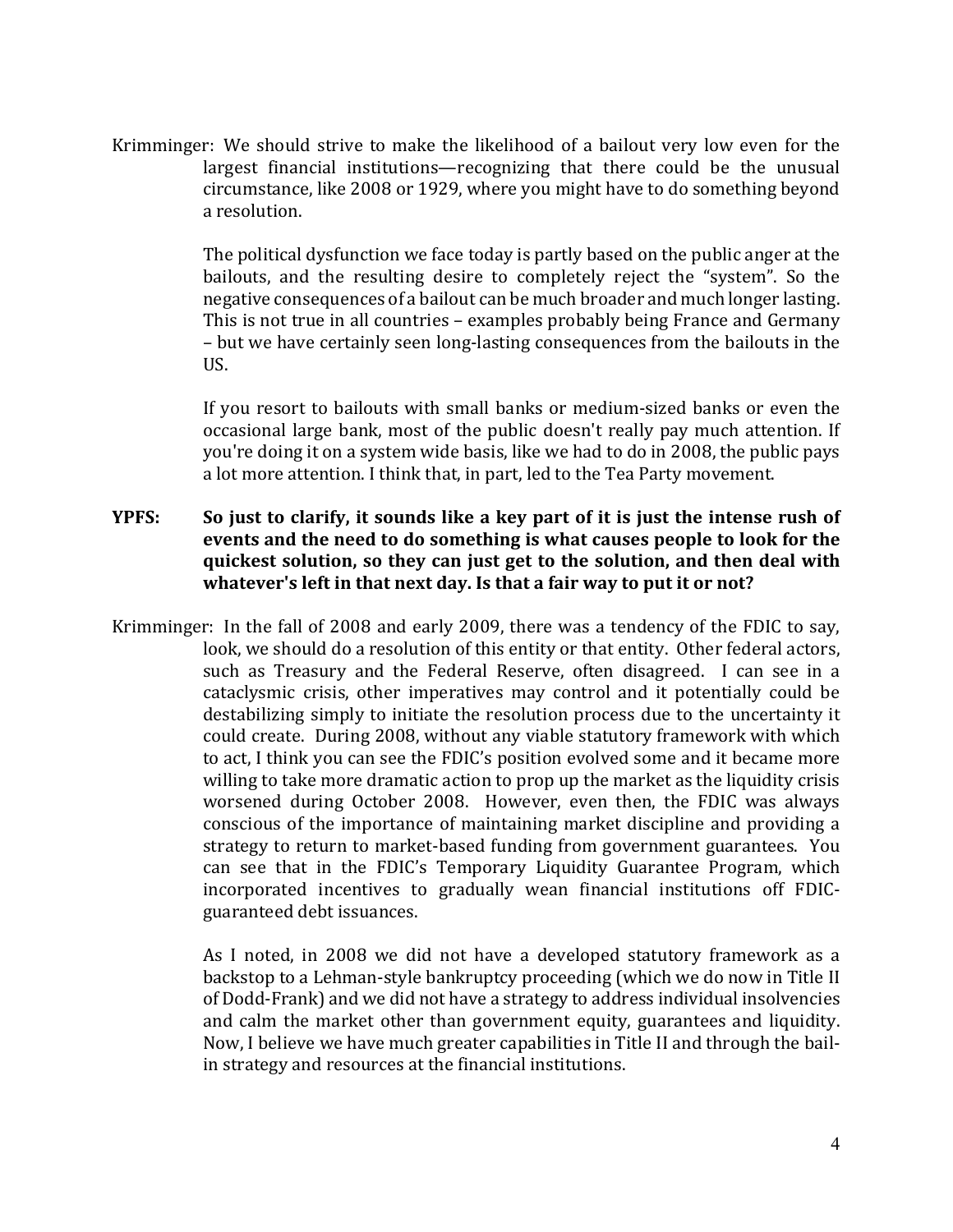In 2008, the FDIC worked closely with other regulators on the temporary liquidity guarantee program, which was coordinated with the Treasury's TARP program and the Federal Reserve's quantitative easing programs and funding and liquidity programs. There was a lot of debate and there were disagreements, but I think that is a positive in achieving balanced, thought-through solutions. Collectively, there was a recognition that we had to do something akin to a bail out. But the FDIC tried to include market-based incentives and pricing as much as possible in TLGP. However, getting liquidity into the system was critical, so that had to be the controlling criteria at that time.

- **YPFS: Does it help to be trained ahead of time to expect these kinds of pressures and tendencies so that you can be ready for these inevitable pressures? In other words, how much training and preparation goes into developing a sense of awareness in regards to the political environment, and its consequences and so forth? Do you think this kind of training will be helpful the next time that something like this happens?**
- Krimminger: It's absolutely essential. Everything I say and everything everybody else says will be forgotten by the time the next crisis comes around, whether that next crisis is next year, five years or 20 years. But if there's literature about the issues to consider, the critical determining factors leading to decisions in past crises, the trade-offs, and lessons learned … some people will look and say, "Well, they wrote about this and they came up with these ideas and said to think about these issues." And hopefully it'll have some impact.

I'm a realist. I think that human nature seems inclined to think that it's always the first time anyone has dealt with an event – every time it happens. Hopefully, someone will have the judgment to consider whether lessons can be drawn from the past.

Planning for the next crisis is critical. This is why I worry that we've already kind of declared victory over the last crisis and gone home. Thinking through these issues is critical, so you have some strategy for going forward. And while the specific strategy might not be implemented as it's structured in a future crisis, preparing and improving resiliency will provide the frameworks within which that future crisis can be considered and, hopefully, addressed. The mere process of planning will make you better able to deal with the crisis than if you hadn't done the planning. It's like the well-known quotation by Dwight Eisenhower – "I have always found that plans are useless, but planning is indispensable". The process of planning improves capabilities and the critical understanding of the options. The plan puts you in a position to win.

How are you going to ensure that, in a crisis, banking operations can continue? Who provides the liquidity, who provides support services, who has the contracts, who has the personnel, who controls the infrastructure, cybersecurity, and back-up systems? And many more key elements. All of these things are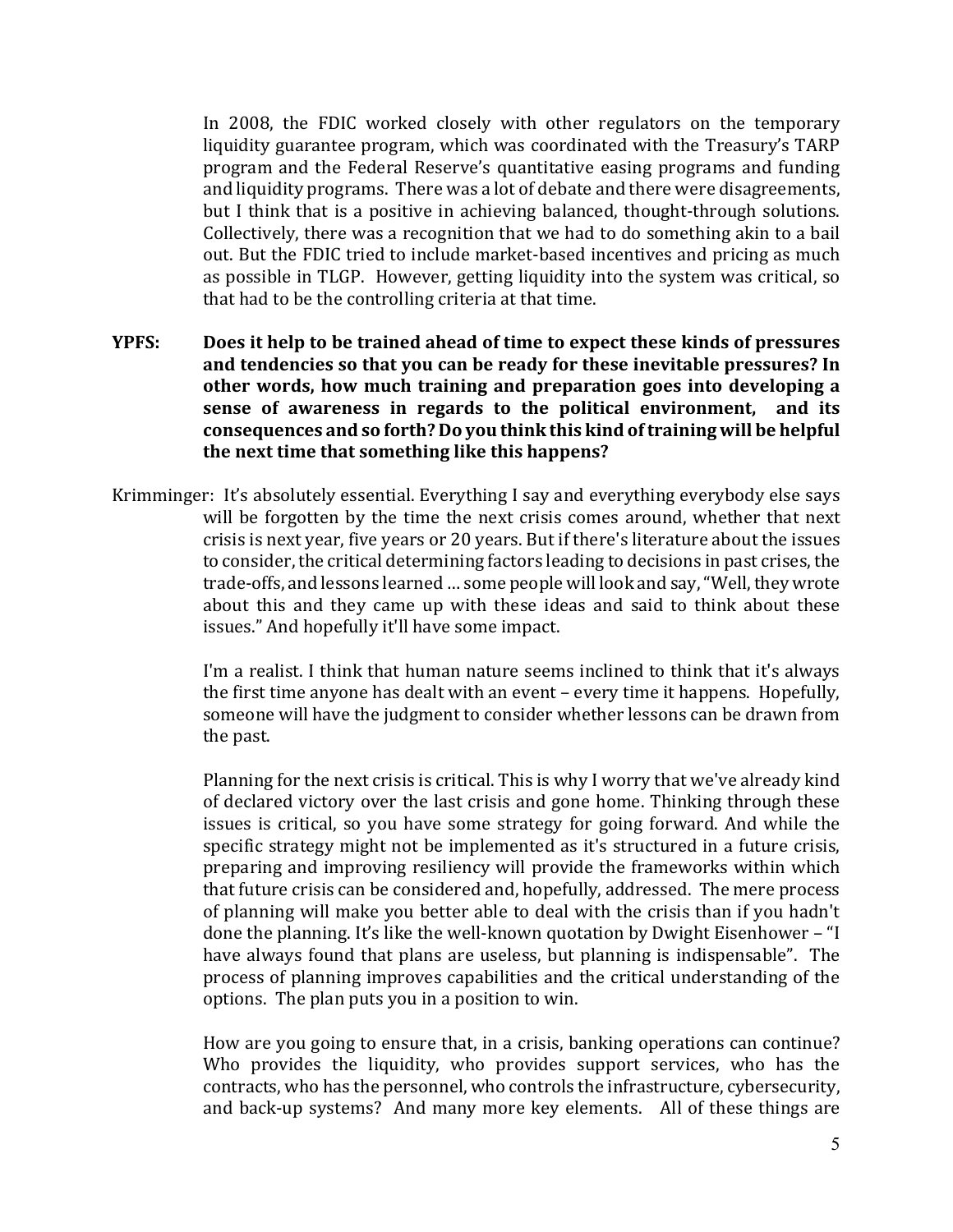critical, but knowing the answers to these questions is usually less important in a day to day business environment, right? In a crisis, they're absolutely critical, but in conducting resolution planning banks have even discovered that in the day-to-day business environment, the banks can become more efficient by understanding the answers to these questions. Most banks, if they're honest, would agree that planning for the extreme helps you manage everyday business operations better. It would make you more efficient, leaner, and a better valuedriven proposition for investors.

#### **YPFS: Could the FDIC have done anything more to dampen housing speculation before the crisis hit?**

Krimminger: The housing crisis was a product of excessive greed and negligence and malfeasance by everybody, including lenders, regulators, brokers, investors, and, yes, consumers. If you're making \$30,000 a year, you probably shouldn't be buying a \$500,000 home, no matter whether you qualify for the loan or not. Within government, Sheila Bair recognized early on—what some others had been saying outside, but not very many in the market—that there was a ruin coming because of the horrible structure of the loans that had been generated in order to feed the securitization demand.

> I have nothing against securitization. It can be a very effective tool to transfer risk and to gain liquidity for financial institutions. However, in the run up to the crisis, securitization contributed to a gross underpricing of risk. Too many bought into the idea that slicing and dicing weak mortgage loans prevented risk. At best, it simply redistributed those risks, but the risk was still there. In effect, you could get a Triple-A rating for trash. Creating senior and junior tranches of securities can only protect against loss up to a point. Unfortunately, through a combination of features and a lack of interest in thorough analytics in "good times", the securitization of mortgage assets became a machine to feed, led to opacity about the exposures of financial institutions and investors, and erected barriers to transparency and potential solutions.

> The private housing market has never really recovered. Sheila Bair raised the clarion call. Nobody ever wants to listen to the dangers when times appear good. The analysts in every agency had identified the issues, but the question was what impact would the coming reset have? We got enormous pushback, from the Treasury and from the OCC. The Fed was trying to be quiet about it, that it wasn't as big of an issue as we were saying. It *was* a big issue.

**YPFS: Why was that? I mean just from the standpoint of ordinary guy who reads the paper every day. I was oftentimes shocked that at some of the terms of home loans. I actually used to know this guy who wrote a book about getting loans far beyond what he could afford. And he ended up crashing and burning. He wrote a whole book about it. He was a reporter for the New York Times. I was kind of watching this happen and thinking: Don't they have any**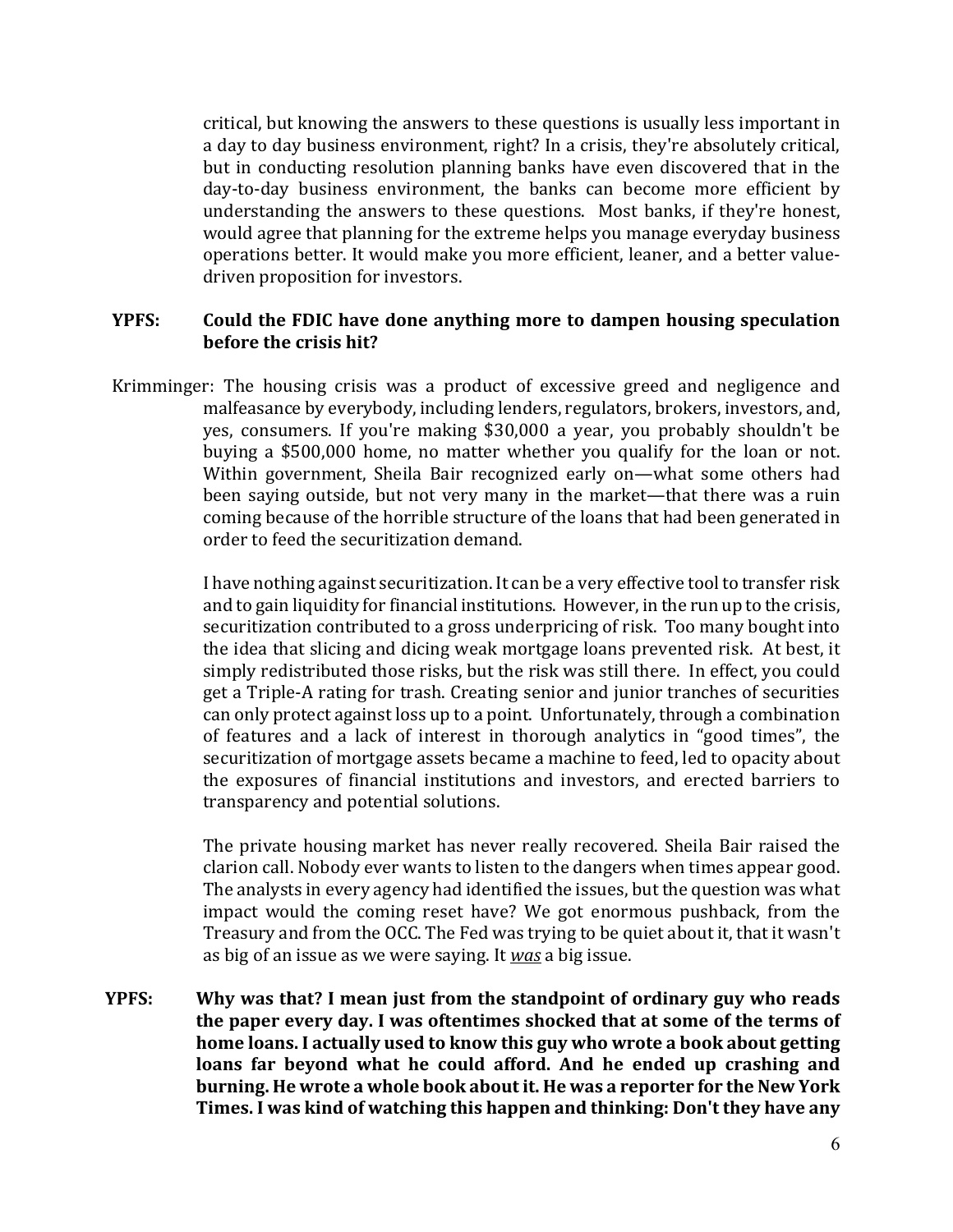#### **rules anymore? So is there a way to make sure that the alarm is actually heard?**

Krimminger: Leading up to the crisis, the market-based and regulatory controls on underwriting failed to operate. Off-balance sheet securitization both masked the problems by, it was thought, spreading the risks to many parties and encouraged a disastrous decline in underwriting standards. Under the accounting rules in place leading up to the crisis, it was relatively easy to achieve a "true sale" of the loans into securitization trusts, which then sold securities representing structured cash flows to investors. If the risk was sold away from the banks, too many thought, then the risks would not be concentrated in any one part of the market and this dispersal of risks would limit the impact.

> By structuring the cash flows, you could achieve a so-called AAA rating for some portion of the securities from virtually any type of loan – no matter how likely to fail if market conditions changed. These securities were widely distributed – and theoretically dispersing risk should mean that losses would not be sufficiently dire to threaten the solvency of anyone. Unfortunately, there was too much opacity in the securitization process and the dispersal of risks effectively meant no one knew who held the risks and how much risk they held. This opacity and broad dispersion of securities widely to many parties actually led to the market drastically discounting the asset values of anyone with exposure to mortgage risks since it was almost impossible to define precisely how much risk they held. AAA was no protection.

> Similarly, the imperative to keep selling loans to finance new operations meant that, once you had lent to good borrowers, you had to constantly reduce underwriting standards to gain liquidity, retain market share, and show profits from the growing market expectations for growth. That first affected the nonbank lenders, like New Century, and then banks, and then the GSEs.

> So, in short, if prudent underwriting standards had continued to be met, we could have avoided the crisis. Given the masking of risk achieved through securitization, the rising risks were not sufficiently recognized. There is a role for regulation you need rules that compel prudent underwriting and oversight to ensure those are followed. If Freddie and Fannie had stuck to the loans that met their criteria for going into their securitization pools, they would have been fine. It would not have been a problem. The loss rates on the standard GSE loans remained relatively stable and never rose to the levels we saw for subprime or Alt-A loans. Unfortunately, they invested in portfolios of crappy mortgages that were sold by banks to regain market share from the private securitization markets and get a higher yield. That was a very bad decision.

> If banks, non-banks, and market participants had insisted on strong underwriting – simply demonstrating the borrower's ability to repay the loan under its original and potential reset terms – then you would not have had this problem. But you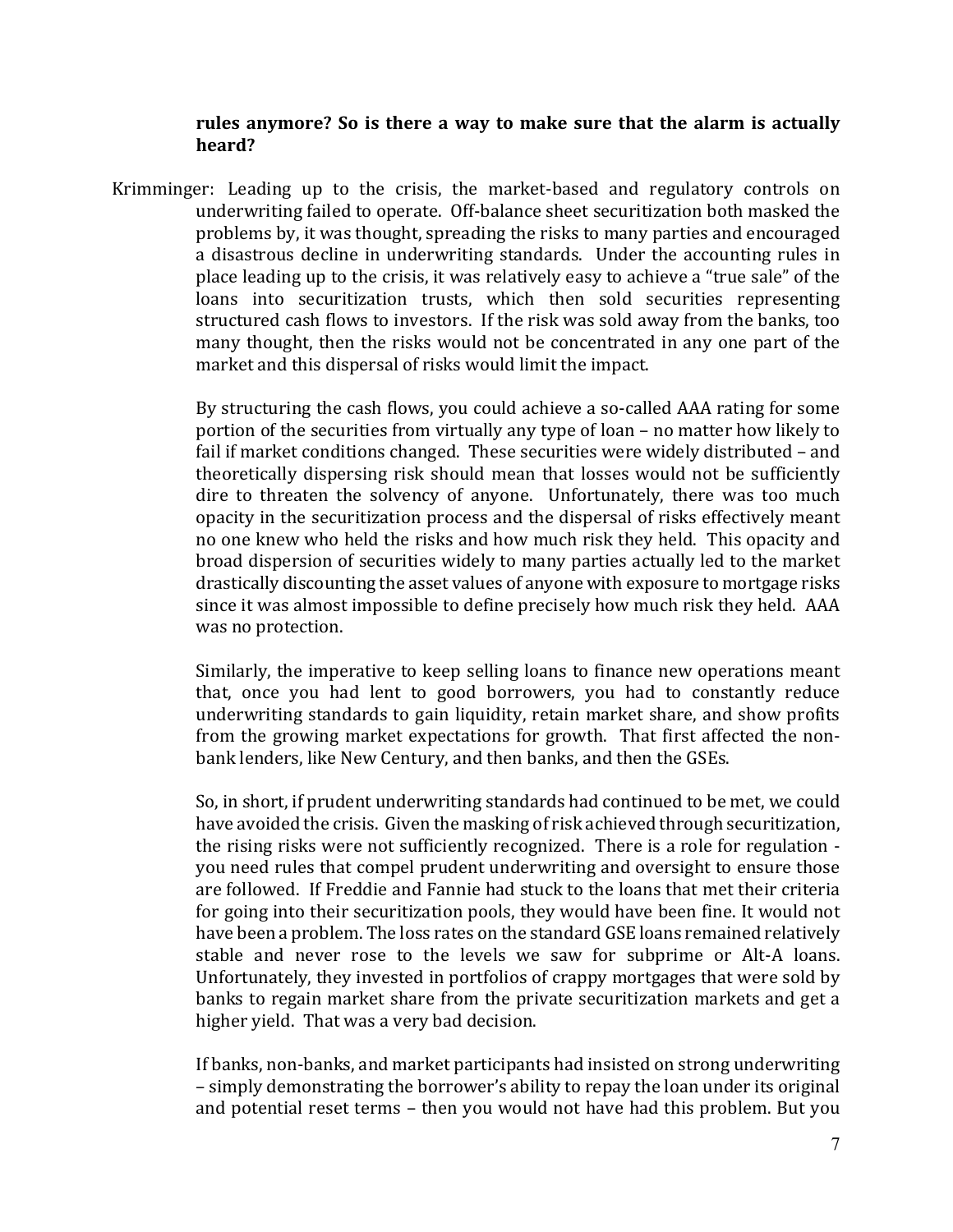would have been taking away the punch bowl at the party. You could see it in 2019; we have political leadership that's saying, let's go to negative interest rates to pump the market for political purposes, and virtually no one is calling them out for it. That's the kind of attitude you have prior to any of these crises. Anytime things are going well, people want them to go better. So just keep pumping out profits –and push the ultimate reckoning down further.

For 15 or more years prior to 2007, no one had not seen mortgage defaults at the levels we began to see during that fall. I remember in May 2008 having a meeting with the Treasury staff in which we were urging Treasury to propose and provide \$10 billion in emergency funding to modify mortgages and get rid of some of the 2-28 and 3-27 subprime resetting mortgage problems and they refused.

I'll never forget a senior Treasury official showing me a list of things that they were planning to do. He said, these are our break-the-glass strategies, but we're nowhere near those yet. And we don't think it's necessary to put any money like that into it. Then, when August and September of 2008 hit, they went through all of those strategies and it made no difference – the financial system continued to lose liquidity.

## **YPFS: Does that raise a key issue—that you can't take corrective action before the crisis hits?**

Krimminger: The qualified mortgage and qualified residential mortgage standards in Dodd-Frank were designed to make sure that mortgages were underwritten to a high level of quality by requiring risk retention for many mortgage securitizations, while eliminating risk retention only for the safest mortgages meeting the QRM standard. However, the final rule adopted in 2014 effectively made QM and QRM standards the same – thereby eliminating risk retention for all mortgages meeting the QM standard. I think this was a missed opportunity to incentivize safer mortgages by eliminating risk retention only for them. So far, it is of limited importance since virtually all mortgages meet GSE standards and there is only a very limited non-GSE securitization market.

> The key point for the future – and a lesson of the crisis – is that maintaining strong underwriting standards is critical. Regulatory standards can play a critical role – but only if they are based on market incentives (such as by mandating transparency and risk retention) and only if they are enforced. The crisis proved that market incentives alone are not enough.

**YPFS: I'm wondering if you could say a few words about the shadow banking system and how these kinds of credit intermediaries and other nonbank entities like hedge funds and so on, how they play into this and if anything, someone like the FDIC can do about it or who should do something about it? And they're willing to bear whatever consequences.**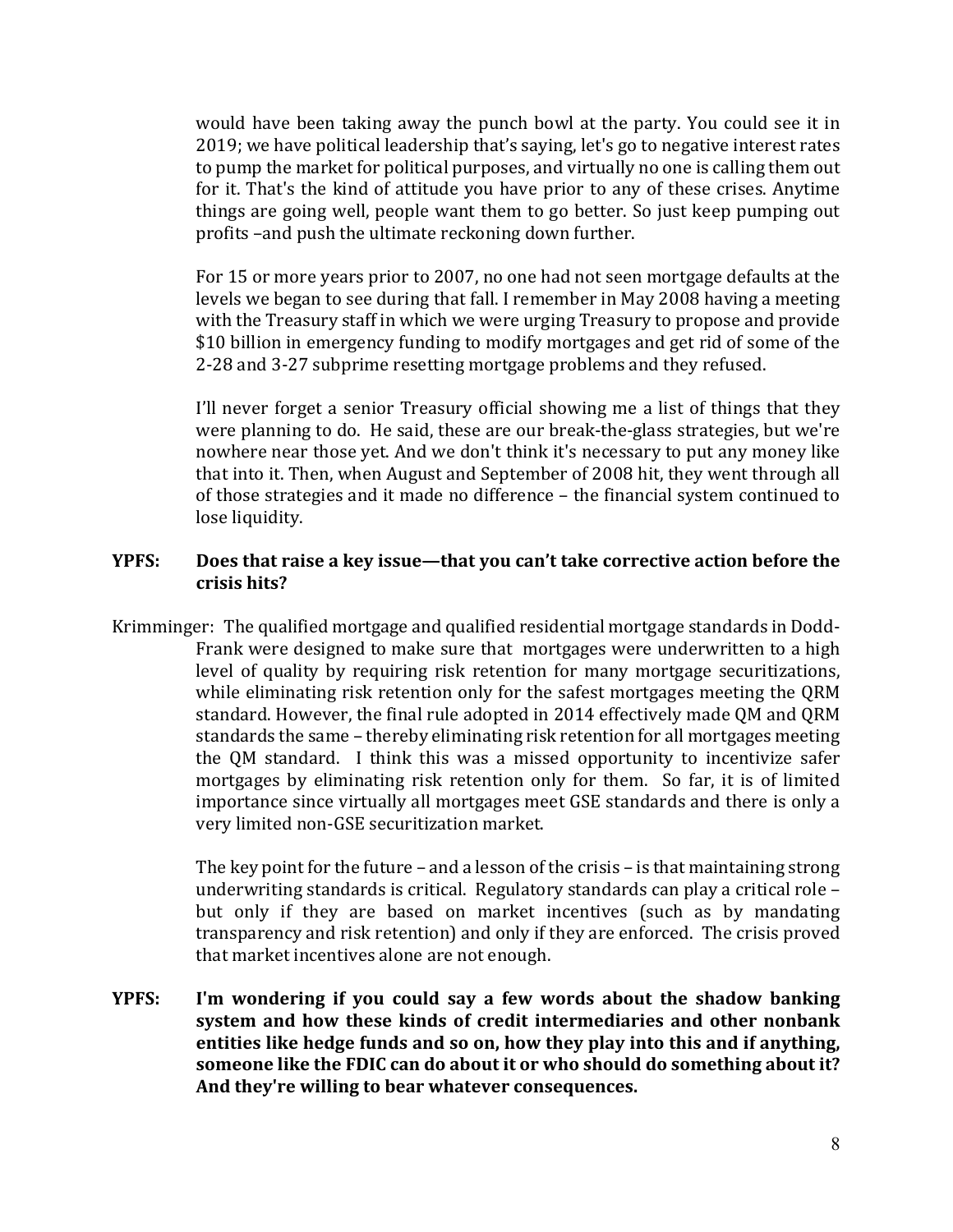Krimminger: When sophisticated investors take risks and know what the risks are, that's fine. That's the way free markets should work. They're willing to bear the consequences. The problems occur when a firm gets so large and interconnected that its insolvency could end up creating dislocations in the markets that could take down other market participants. If the market, and even the firm, begin to assume the government will not let them fail – then the market incentives get diluted and we end up privatizing the profits during good times and socializing the risks. That is simply not a free market.

> You must make sure the markets are policing things as much as possible. I've always been a firm believer in the free market economy. But occasionally there are places where the governmental sector and regulations need to make sure that the market is focusing on certain risks that can have dangerous, distorting effects. You've got to be very careful. There are certain things—like for example environmental protection—that the market's never really going to take care of alone because the profits swamp the short-term risks, even though the longer term risks may be immense. There are other examples where the short-term risks are lower than the profits – the market is not really good at addressing those types of issues.

- **YPFS: So you've, got all this activity in the shadow banking system, which is oftentimes very innovative. There's some risks, but some risk is quite acceptable if you're willing to pay for the consequences. So there's all this activity going there. How much do member banks and the FDIC itself, how much do they feel that kind of pressure to do things differently or to refrain from speaking about other people doing it differently? Or do you feel like there's enough autonomy there that they can resist the kind of prevailing winds and the fevers of the day?**
- Krimminger: Banks always feel under stress. Banks have lost many of their old-line markets – much of the funding for commercial and even personal activities used to be dominated by banks. That's no longer the case in the U S. In Europe, funding for personal and commercial loans is still predominantly done by banks. In the U.S., a lot of the funding is done by market lenders that aren't banks.

How have banks responded to this? In the U.S., by engaging in other activities focused on fees and payments services. But, those tend to be low margin businesses. Investment banking can be profitable, but there are limits there as well. So, there's constantly pressure to take more risks in order to achieve the growth to meet their shareholders' demands for return on equity – particularly compared to other options where shareholders can deploy their funds. Which is one of the reasons that you have to have strong supervision, making sure that financial institutions are monitoring risks and putting things in place to deal with the risks into their system. There is always a balance – banks must be able to make money, but they cannot do so in a way that imperils the system.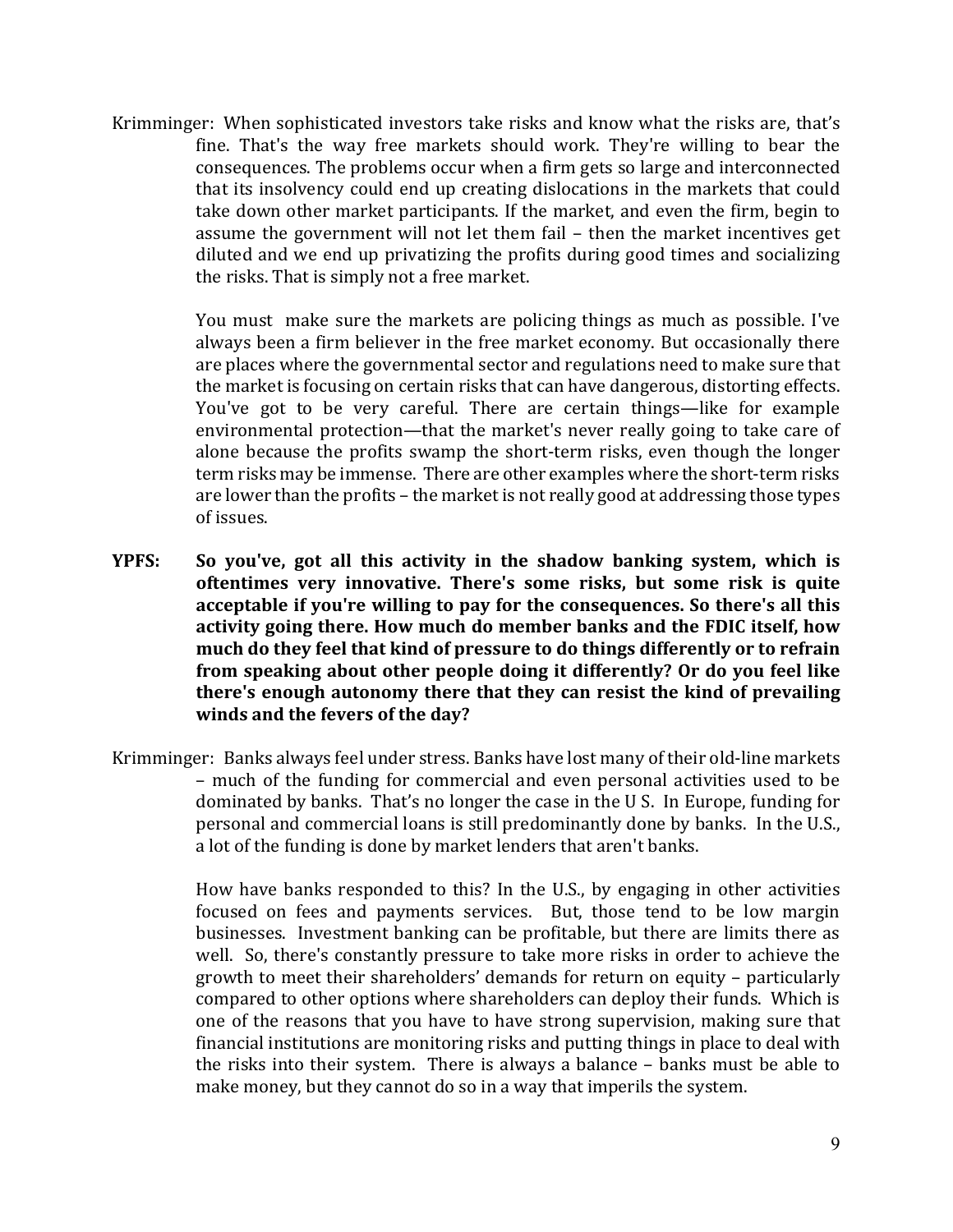Banks fund their assets, if you will, with federally supported deposit insurance. That's why it's important to have regulatory discipline. In my perfect world, you'd have a lot more information about banks so investors could evaluate whether the bank is doing a good job of monitoring risk.

- **YPFS: So you just anticipated my next question. There is a lot of free market regulation thought, in all kinds of fields, about how the ultimate discipline is information and transparency. How much do you think that's true—that one of the reasons this crash was able to happen is people were not just averting their eyes from the crisis, but they also didn't really see all the signs of the crisis. Maybe some more transparency could make more people see the crisis and possibly create the opportunity to take preemptive action to prevent the crisis.**
- Krimminger: Transparency is always going to be important. But banking cannot function if a bank's balance sheet is daily marked to market like a broker dealer's balance sheet. Banking takes short-term liabilities and transforms them into longer-term assets. As a result, it's difficult to determine whether a bank is making risky loans just because the market reaction to the borrower goes up or down. Given this inherent opacity, history has proven that market discipline is a very uncertain thing to rely on. So that's why you need regulatory discipline. Federallysupported deposit insurance allows banks to maintain liquidity – and ameliorate the mismatch between liabilities and assets – but it creates moral hazard and risk because you've got an ability to obtain funding for new assets that other institutions don't have through deposit insurance.

And you can run a bank for a while even if it's insolvent as long as you can leverage deposit insurance to get more cash and make loans. That's why you need that regulatory discipline to buttress the market discipline.

Some people say more transparency could have allowed the market to react and avert the crisis. I frankly don't believe that because in 2007 I spent a lot of time working with the SEC about trying to improve Reg AB. Reg AB required information about all the tranches and all of the individual assets within a securitization to be made public, but only for the first year of the securitization. I asked, why? And the answer was … that the market didn't demand it. The market didn't really care. The securitization alchemy was working, so they thought, and loan losses were tolerable. The market can be overwhelmed with information like any other person or entity, right? They have to make judgments quickly and they make misjudgments. That's why I think you need supervisory discipline involved. But, both market discipline and supervisory discipline must work together.

**YPFS: You mentioned something earlier about shareholders. And there's been a lot of discussion lately about to what extent should shareholders interests be the drivers of major economic entities and their decisions. Can you talk**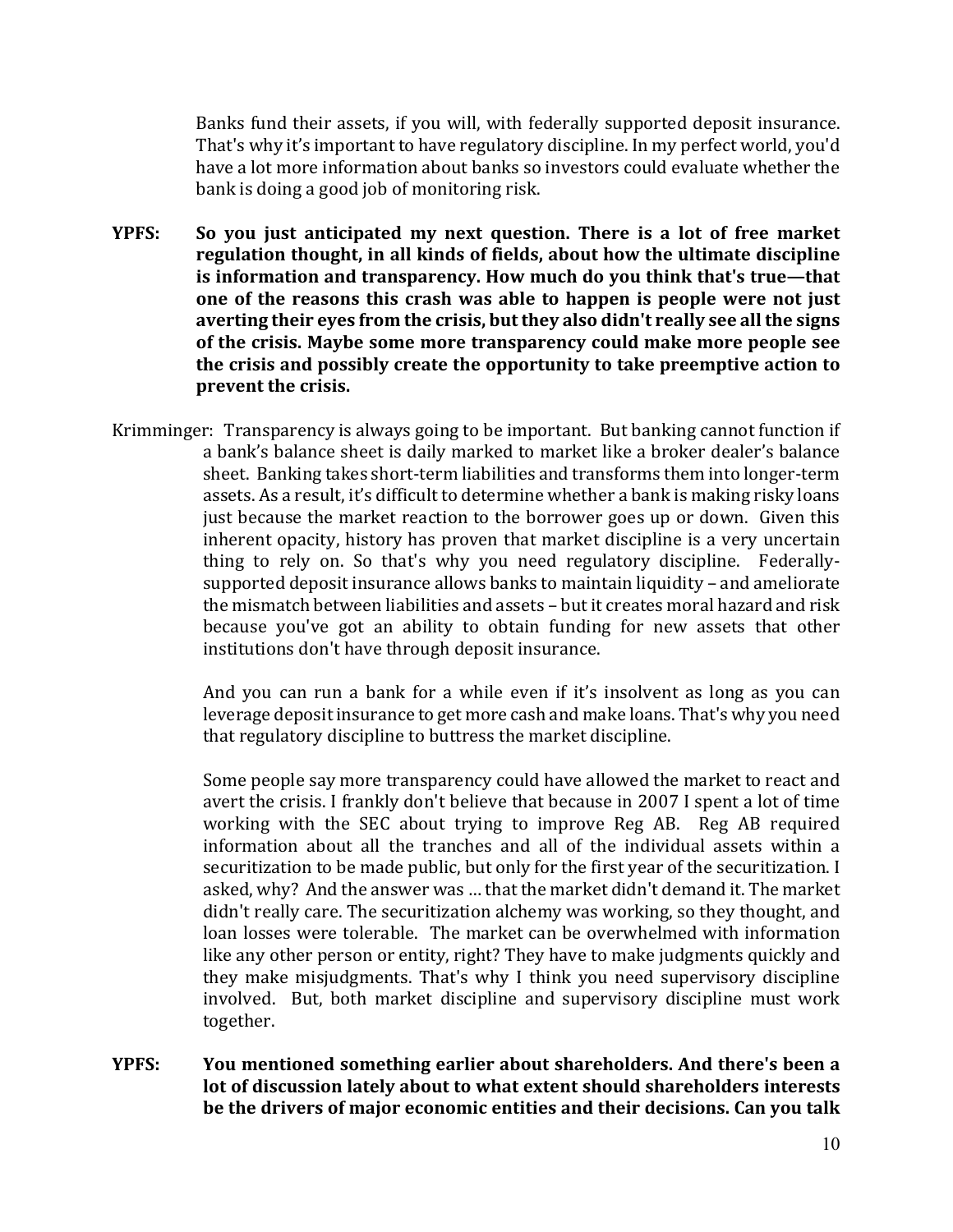#### **about that a little bit about the role of shareholders and banks and other financial institutions?**

Krimminger: Shareholders demand a rate of return on their investments balanced against their risks. Prior to the crisis, there certainly was some shareholder pressure for lenders – banks and non-banks – to take more risks, but that was all part of shareholders and management seeing the way the market was moving and feeling compelled to keep pace because of pressure for earnings. That gets back to the supervisory discipline.

> Leading up to the crisis, regulators were not challenging the business model to the degree that was needed. Investors were buying AAA-rated securities based on horribly-underwritten loans. Homeowners were using their equity as a piggy bank – encouraged by lenders and a mantra that real estate always went up in value. It was a fundamental failure of market, regulatory, public and internal discipline. People saw a huge run of increasing housing prices and they didn't think it was going to end, which is kind of crazy. It's really hard to resist that pressure. That doesn't make the people who give in to the pressure bad people. It just means that they succumb to that pressure.

- **YPFS: A growing literature on behavioral economics finds that computer programs often assess risk better than the guy behind the desk. Sometimes individuals with feelings and motivations and so forth don't make the decisions that a more robotic kind of approach would. Is there a growing role for more kind of automatic benchmarks and automatic alerts that don't rely on human motivation and bias and so forth?**
- Krimminger: How should a bank set its risk tolerance or threshold? The risk tolerance or threshold may be at one point in one year, and at different points the next year or the next quarter because you do have to consider the surrounding economic conditions. That's business. But, you should ALWAYS ensure that you are soundly underwriting the loans based on the ability to repay the loan according to its terms. That's always going to be important.

I wouldn't turn risk management over to data analytics, but I think better data is important. One of the problems the regulators had in the fall of 2008 is we didn't have the data to clearly understand the trajectory of events – so it was very difficult to assess options until the collapse of liquidity made that painfully clear.

Banks have pushed back on occasion in response to demands for data and they do have to provide a lot of data. And I'm sympathetic to degree – particularly if it's unclear if the data will ever be used. Piling up data at the regulators is not the answer – unless there is a cogent, focused purpose for it.

Various schools, like the Stonier Graduate School of Banking, focus on the blocking and tackling that needs to be put in place. Understanding the basics of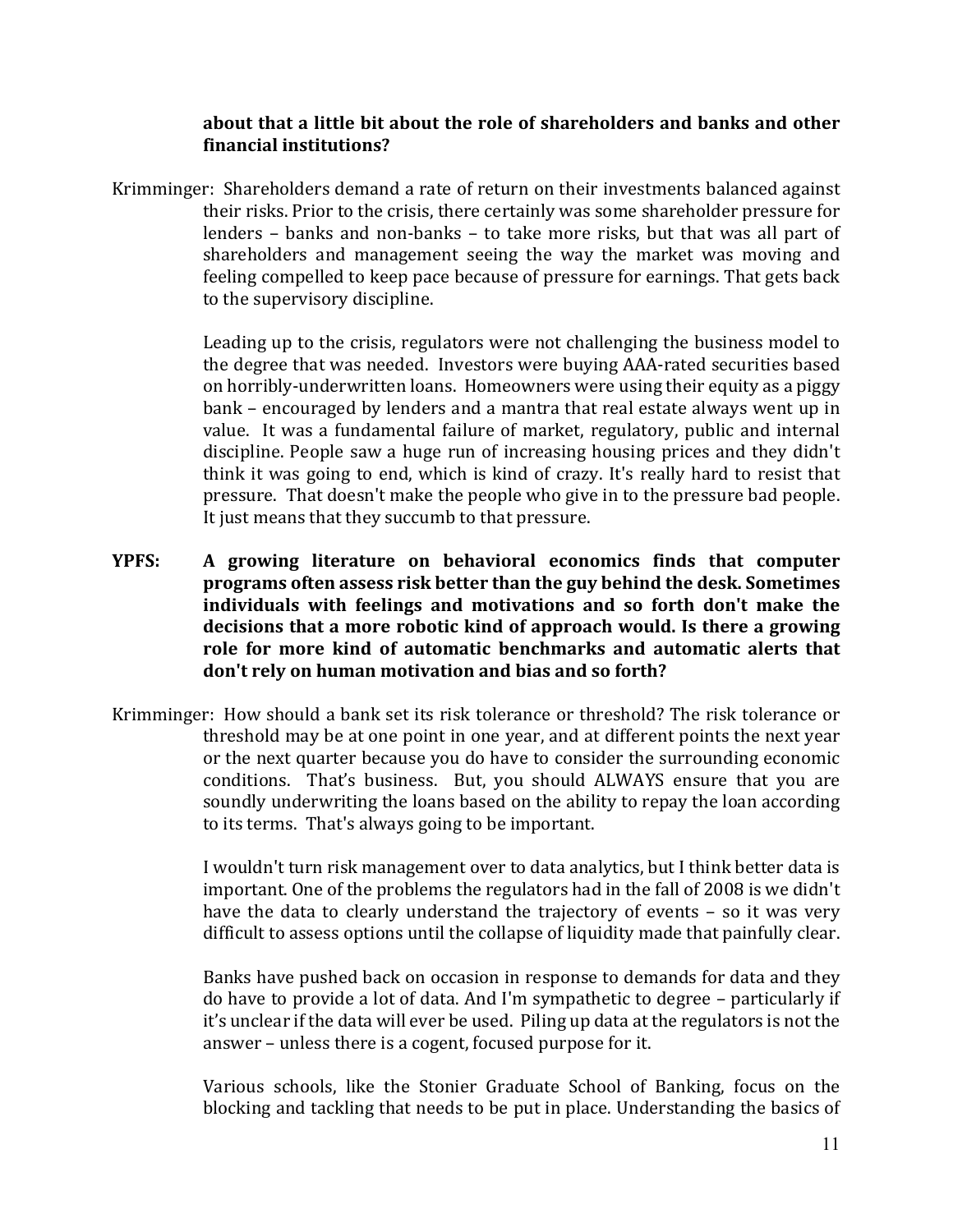risk management and the role that data analytics can play is critical. Then bankers and regulators can act based upon judgment and based upon the information and the judgment that derive from experience and lessons learned from the past. So you've got continuity in that type of consideration because you look at what actually causes banks to fail. It's not really complex.

Every bank that I've seen fail has either been because of fraud, mispricing or mismanagement of risk, or excessive greed. Each of those causes derive from poor governance leading to poor risk management – perhaps it's domination of the bank by a single person or small group, excessive growth outpacing risk management, but it usually all comes down to mispricing or mismanagement of risk. As a general rule, you can run pretty severe risks if you are accurately pricing for that risk. That means you are going to charge a lot for it, and then it's not going to be taken by many people. That's a good thing.

There could be more postgraduate training for bankers and others that would provide the opportunity to kind of step back from day-to-day operations and focus on particular types of banking enterprises and risks. A lot of banks do an awful lot of training themselves. There is a lot of education on that, but then it can always be improved.

#### **YPFS: And, well you just mentioned rating industries. Do you have a comment on, on how well they perform?**

Krimminger: If you look at the rating methodologies for securitization structures prior to the crisis you see older models applied to new products. Like any model, they relied on the historic information about risks. The rating agencies were trying to rate securitization structures based upon models developed for debt and equities. Unfortunately, as was proven, those methodologies just have no application whatsoever to residential mortgage backed securities in a declining real estate market.

> Rating agencies should carefully evaluate the assumptions built into existing methodologies, and whether they can apply to more innovative instruments. And in a perfect world, rating agencies would not be paid by the company getting debt-rated or a securitization-rated. We tried to change the way that rating agencies are compensated, but it was never widely adopted.

# **YPFS: So you spoke of a few moments ago about a mispricing of risk, and I'm wondering if you can distinguish between mispricing of risk and just ignoring risk.**

Krimminger: I think there one is a feature that is important to recognize – the mispricing of risks can occur due to underpricing or simply ignoring relevant risks. Both occurred in the run up to the crisis. The long run prior to 2007 of increasing housing prices led many to simply ignore the inherent risk that prices could go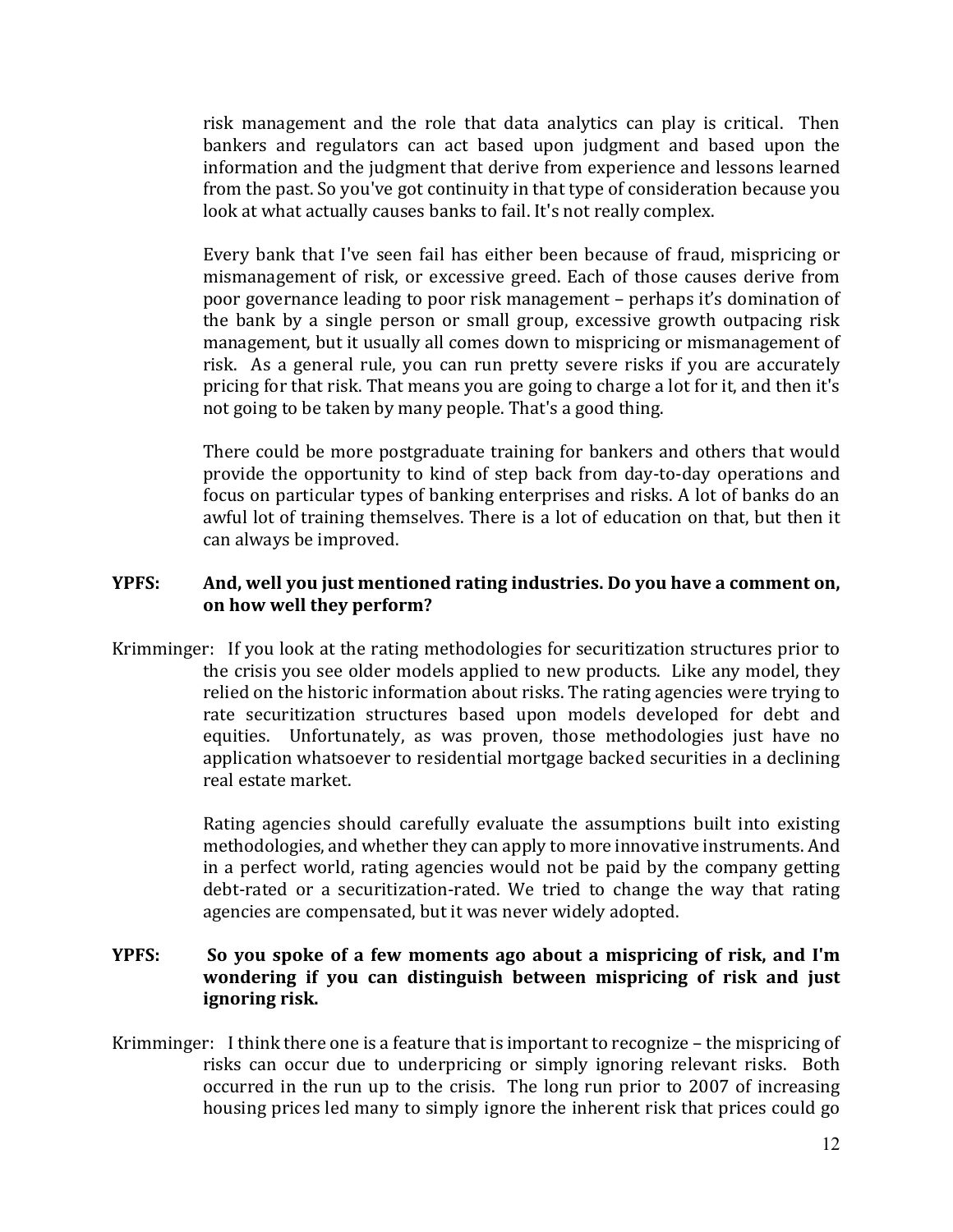down. Many of the risk pricing models, I've been told, only considered prices going back 5-7 years – during a time prior to the crisis when prices had consistently gone up. If you assume prices will go up, and that rates will remain relatively constant, then a loan that requires refinancing to remain affordable does not look very risky. If those assumptions are incorrect, that same loan becomes virtually toxic to the borrower and to the holder of that asset whether a bank, a securitization trust, or another structured investment vehicle.

## **YPFS: Is it fair to say that at the heart of all of this is an orientation toward short term time horizons, and the real challenge is to somehow find ways for people to pay attention to the long term time horizons? Is that a fair statement?**

Krimminger: That's why I think there's a huge challenge from China, because of their willingness to look longer term and with an authoritarian government that, to some degree, has the ability to look longer term as well. The U.S. market demand for constantly improved earnings quarter over quarter creates a challenging dynamic. It may be relatively efficient in allocating capital, but an authoritarian China can invest in infrastructure that will pay dividends for decades.

> In a small way, we tried to address the short-term focus of trading and lending by looking at executive compensation and requiring holdbacks for parts of a trader's or banker's compensation for three years.

> Prior to the crisis, traders and bankers were compensated upon deal closing, which created an obvious incentive to churn deals even if there was a risk the deal might collapse in the future. In contrast, the health of the company or bank is based on longer-term performance. The company itself usually is compensated for a loan or other asset over an extended period of time. However, even here the quarterly earnings report cycle leads to short-term actions by companies to pump up earnings – and this may 'mortgage' the companies' long-term future. The ease of "off balance sheet" securitization running up to the crisis contributed to a "short-termerism" among financial companies too – after all, if I can sell the crappy loan, I don't have to bear the risks! But, it often did not really work out that way.

> If your compensation is tied to decisions you made three or four years ago, then you'll take the slightly longer-term risks of a trade or a loan into consideration. I think incentives should be structured to require consideration of longer term effects. That's going to be a positive. If we could do that politically, that would be great.